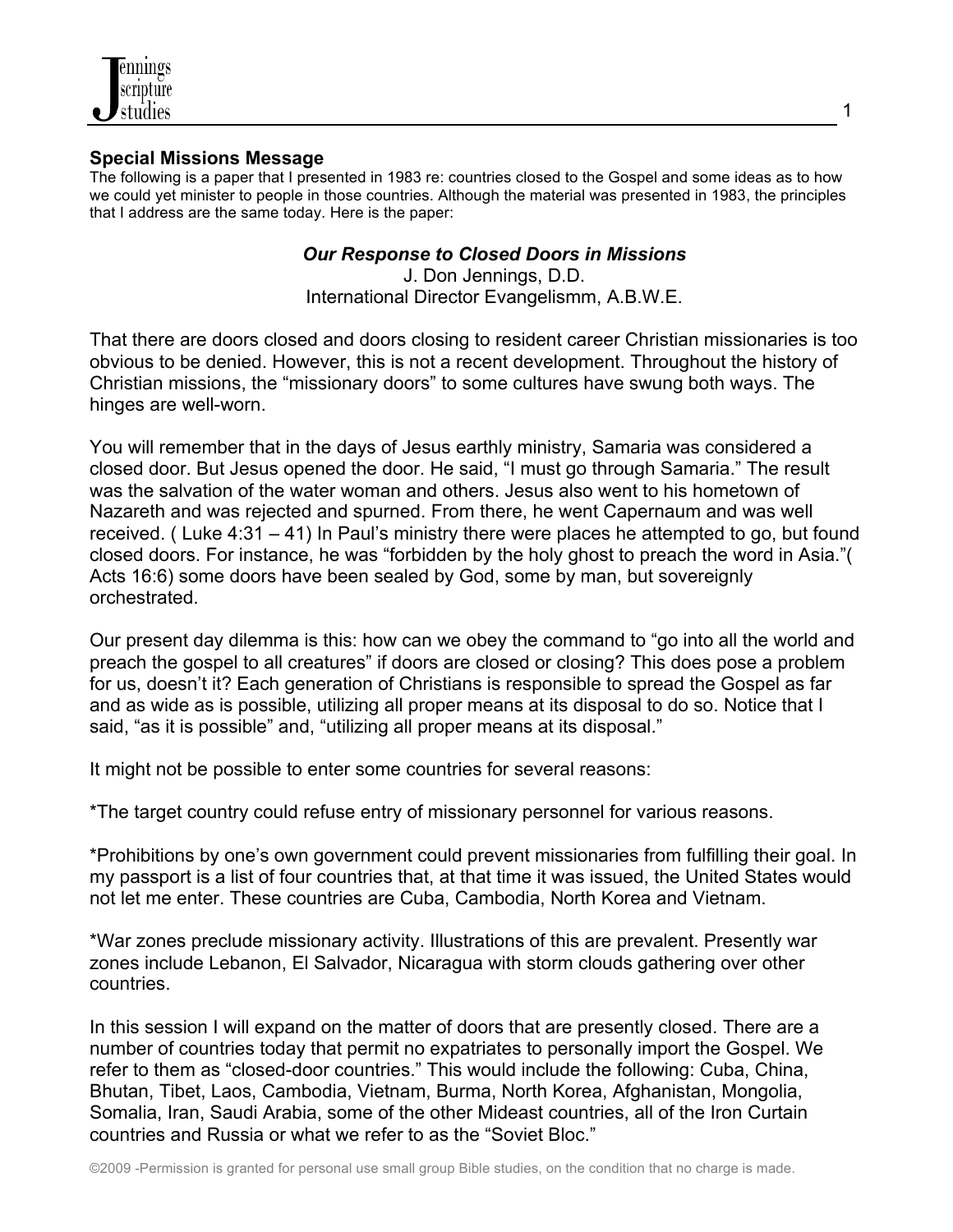Countries that we consider to be in the process of closing or in which mission activity is greatly restricted include: Denmark, India, Nepal, Malaysia, Israel, Thailand, Indonesia, Guyana, Sudan, Ethiopia, North African countries, and some Mideast countries that we might call the Islamic Bloc. These are most of the countries which missiologists consider to be on the verge of closing. Ralph Winters, of the U.S. Center for World Missions, stated at the Lousanne Congress on World Evangelism in 1974 that he was astonished to find that roughly 2.4 billion people were beyond the reach of existing mission's endeavors. More recently, the Evangelistic Newsletter reported that 30+ countries with a total population of approximately 2 billion presently permit no foreign missionaries.

Let me hasten to say that it is possible that the political situation in any country in the world could change almost overnight. To keep up with the changing world, one would need a hotline to the United Nations Information Bureau! However, closed doors do not necessarily remain close forever; they have a way of opening again, in God's time. One example of this is Columbia. For 14 years, 1943 to 1958, Columbia was closed to all missionaries. Today, there are more missionaries in Colombia than at any other time.

The Missionary Service Bulletin, published by the Evangelical Mission's Information Service, reported in its July 1, 1982 issue that Third World missionaries have now passed the 15,000 mark and are deployed in 57 different countries by 368 non-Western mission agencies. The same issue goes on to state that "non-Western" missionary recruitment for full-time, crosscultural ministry is growing five times as fast as recruitment for missionary personnel in North America. The editors call this, "the fastest breaking phenomenon in world missions." We are happy that the missionary force is increasing,

However, while we still face the command to "go into *all* the world," how can we get the Gospel to people in those parts of the world that are identified as closed or closing countries? A.B.W.E. has established goals which portray the mission's concern for the people behind closed doors. These are written goals, and I would like to share them with you. Our objective is stated as follows:

"To communicate the gospel in countries closed to North American missionaries by using extraordinary means without violating Christian ethics." In carrying out this objective, we have these clearly defined goals:

- 1. Contact foreign students and business personnel who are living in the United States, and seek to lead them to Christ and to encourage them to return to their homeland for the purpose of serving in an evangelistic and church planting ministry.
- 2. Pray daily for believers to suffer for Christ, or the churches that struggle under State resistance, and for wisdom to know how best to overcome governmental opposition to evangelistic and church ministry.
- 3. To keep informed on the happenings in these closed countries through religious and secular sources for purposes of prayer and planning.
- 4. Encourage North American professional and industrial personnel to accept opportunities of employment in closed countries with a view to assisting the national church in a tentmaker style of evangelism. (a good mind- stretcher on this subject is a book by J.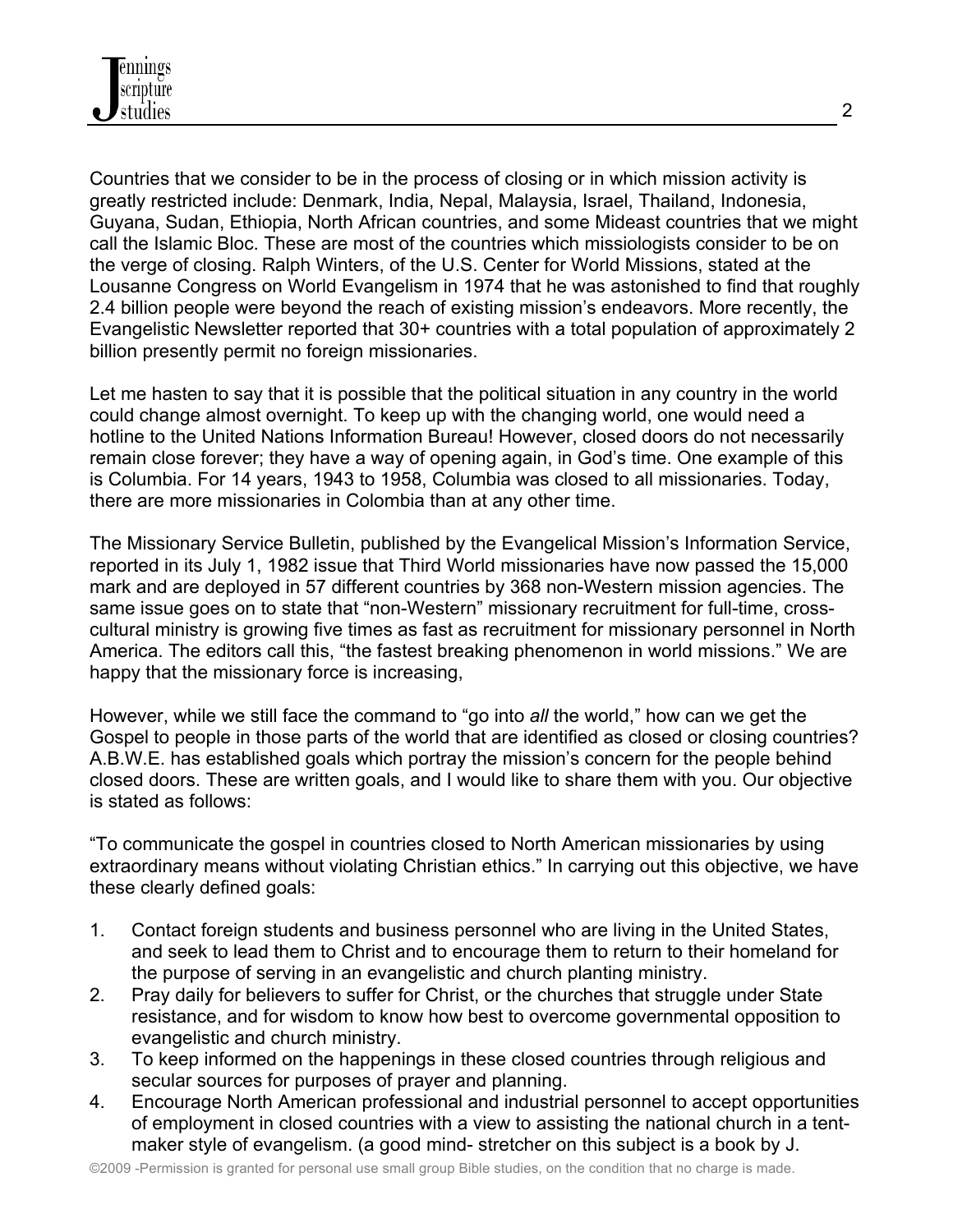Christie Wilson, Jr., entitled Today's Tent-makers.) If all professional missionaries were to be excluded from a given country, it might still be possible for a non- professional missionary to enter that country. I believe that at this point we have miserably failed. There is no reason why Christian laymen should not live and work abroad for the purpose of bringing the Gospel to countries closed to the professional missionary, especially in these days when the missionary corps is out-numbered by other groups, such as businessmen, military personnel, and government employees. For example, there are many and American-owned companies that are managing plants in China. In almost all countries, Christian professors can teach and Christian students can study at Hindu, Moslem and secular universities. In fact they have opportunities not usually afforded the average missionary.

- 5. Explore ways by which Christian books and literature can be regularly supplied to the national believers who are now ministering in their own country which is closed to outside missionaries. I have had the exhilarating experience of taking Bible and Christian materials into China to the delight of believers I met there.
- 6. Create strategy for entering close countries awaiting the day the doors are opened to missionaries. For example, our missionaries in Hong Kong have studied the situation and have created a plan they would implement should China open. They have been in touch with their national believers and gain information from them as to how we could best minister in China if and when it is opened again to foreign missionaries.
- 7. Create a literature and radio committee for purposes of study, strategy and recommendation. Radio has the ability to penetrate the thickest curtain. Utilize the developing world wide internetwhich is leaping closed doors in a single bound!
- 8. Establish contact with the nationals enclosed countries and discover ways that we can assist any existing sound of ministries.

In addition to these established goals of A.B.W.E., there are other considerations:

• Tourists can distribute literature and witness.

• Christians can write to their brothers and sisters in close countries to encourage them. The February 4, 1983, issue of Christianity Today has an excellent article on Captive Christians and gives names of organizations that can provide names and addresses of individuals.

• T.E.E.—Theological Education by Extension—offers a good medium of communicating the Gospel.

• We ought to give our best thought to securing ways and means of penetrating closed countries with the Gospel. We need to take creative initiatives. If we can plant a flag on the moon, certainly we should be able to find new ways to inject the Gospel message into closed countries without violating Christian ethics.

I must not conclude without at least mentioning another type of "closed doors." All of the closed doors are not geographic boundaries. All closed doors are not outside the continental United States either. What about the door to the ethnics in our own country? Are blacks closed white missionaries? Or all Jews close to Christians? Are the ghetto-dwellers close to suburbanites?

Edward C. Pentecost's book, Issues in Missiology, rights in the chapter on "Receptivity" as